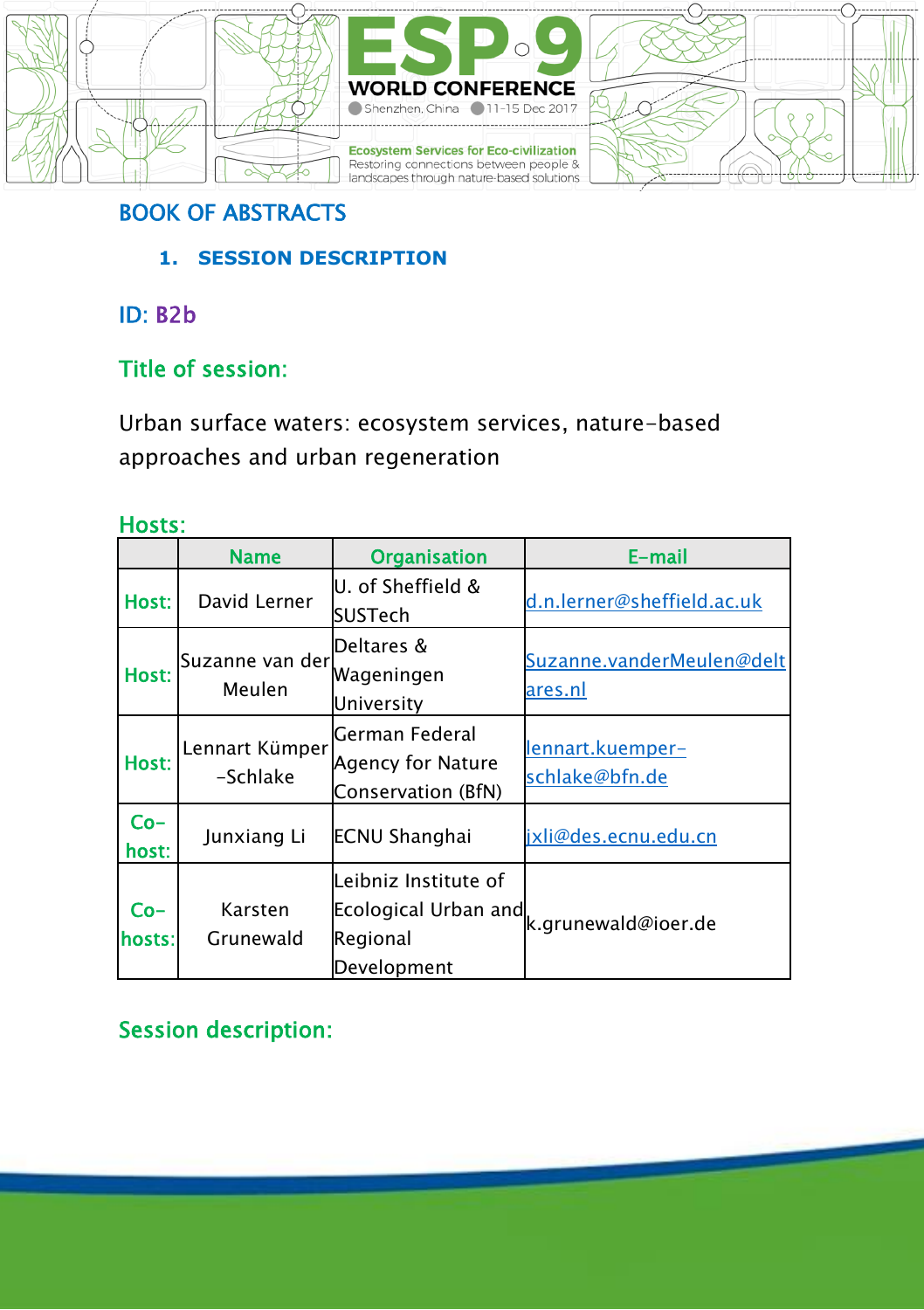

Urban surface waters (e.g. rivers, lakes, canals and wetlands) are multifunctional landscape elements, affecting various economic, environmental and cultural interests such as flood prevention and wildlife conservation. They are also important for urban regeneration and have additional complexities due to their effects on property values, residents' recreation and population health, and their roles in relation to waste water and ecologically within blue-green infrastructure.

The multiplicity of institutions in urban areas have traditionally managed urban surface waters disjointedly, resulting in inefficient decision making. However some local decision-makers see great opportunities to make use of nature-based solutions to respond to environmental challenges, improve cities and support human well-being. At the same time, many other decision-makers are still not convinced about the usefulness and cost-effectiveness of urban and peri-urban ecosystems to tackle climate induced risks for the urban dwellers. There is a general lack of knowledge on how to assess and value the complexity of ecosystem services and how to protect, restore or design urban surface waters, including using naturebased solutions, to maximise the urban and ecosystem returns.

### Goals and objectives of the session:

- To present advances in the use of ecosystem services and naturebased approaches for urban surface water management and urban regeneration
- To record successful and less successful case studies
- To define what information is necessary for whom in assessment, mainstreaming and implementation
- To identify opportunities for future developments of concepts and tools

### Planned output / Deliverables: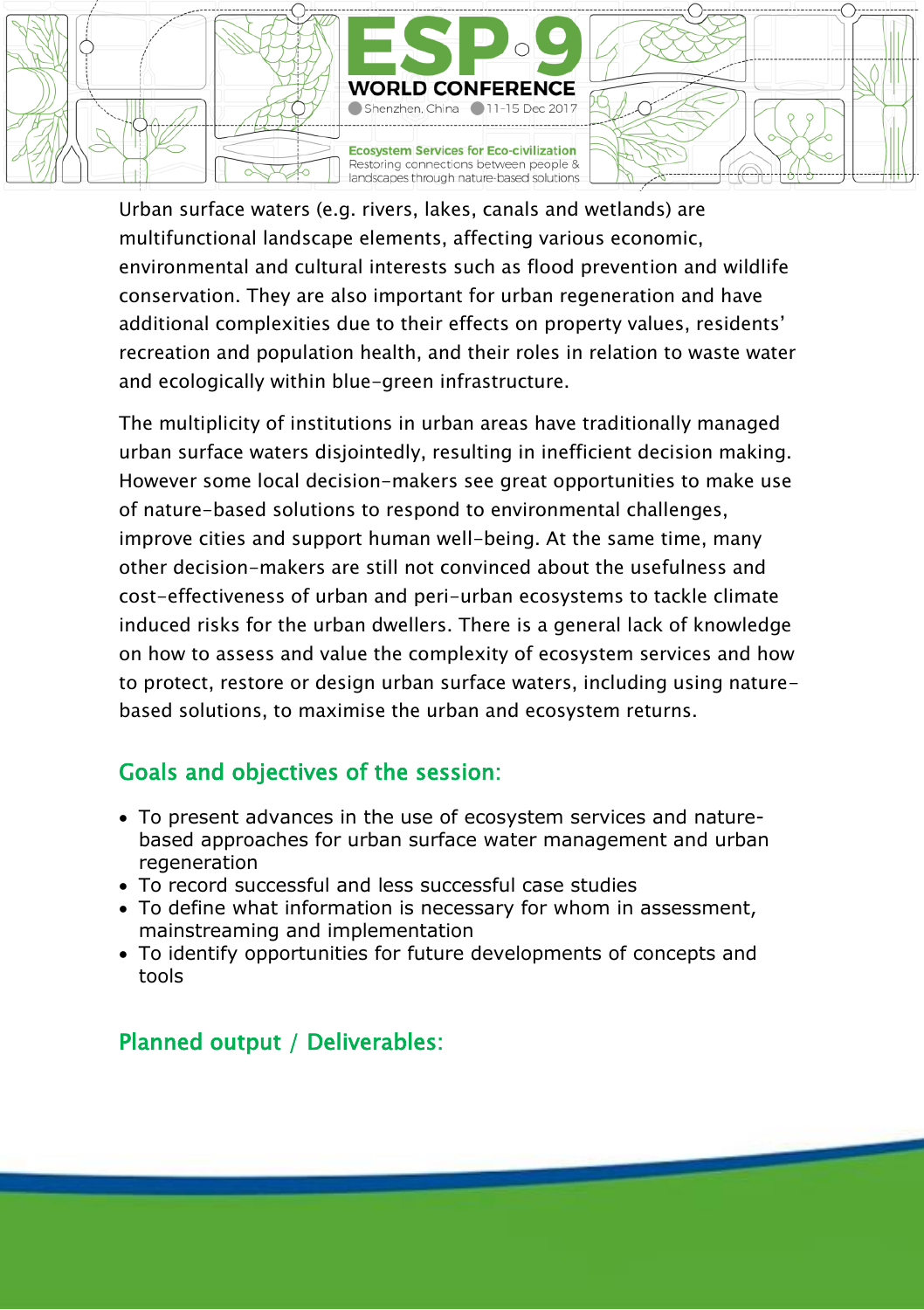

- Presentations and conference papers.
- A briefing note on future developments and tools.

### Related to ESP Working Group or National Network:

BWG 2 – [Freshwater systems](https://www.es-partnership.org/community/workings-groups/biome-working-groups/bwg-2-freshwater-systems/)

**2. SESSION PROGRAM**

Date of session: 13 December 2017 Time of session: 10:30 – 12:30

### Timetable speakers

| <b>Time</b> | <b>First</b><br>name | <b>Name</b> | <b>Organization</b>     | Title of presentation                                                                                                                                   |
|-------------|----------------------|-------------|-------------------------|---------------------------------------------------------------------------------------------------------------------------------------------------------|
| 10:30       | Huanying             | Yin         | World Future<br>Council | Protecting and restoring<br>blue-green infrastructure<br>for regenerative city<br>development                                                           |
| 10:50       | Angel                | Borja       | <b>AZTI</b>             | Fishers behavior versus<br>perception: facts and<br>figures from a restored<br>estuary and the cultural<br>ecosystem services and<br>benefits recovered |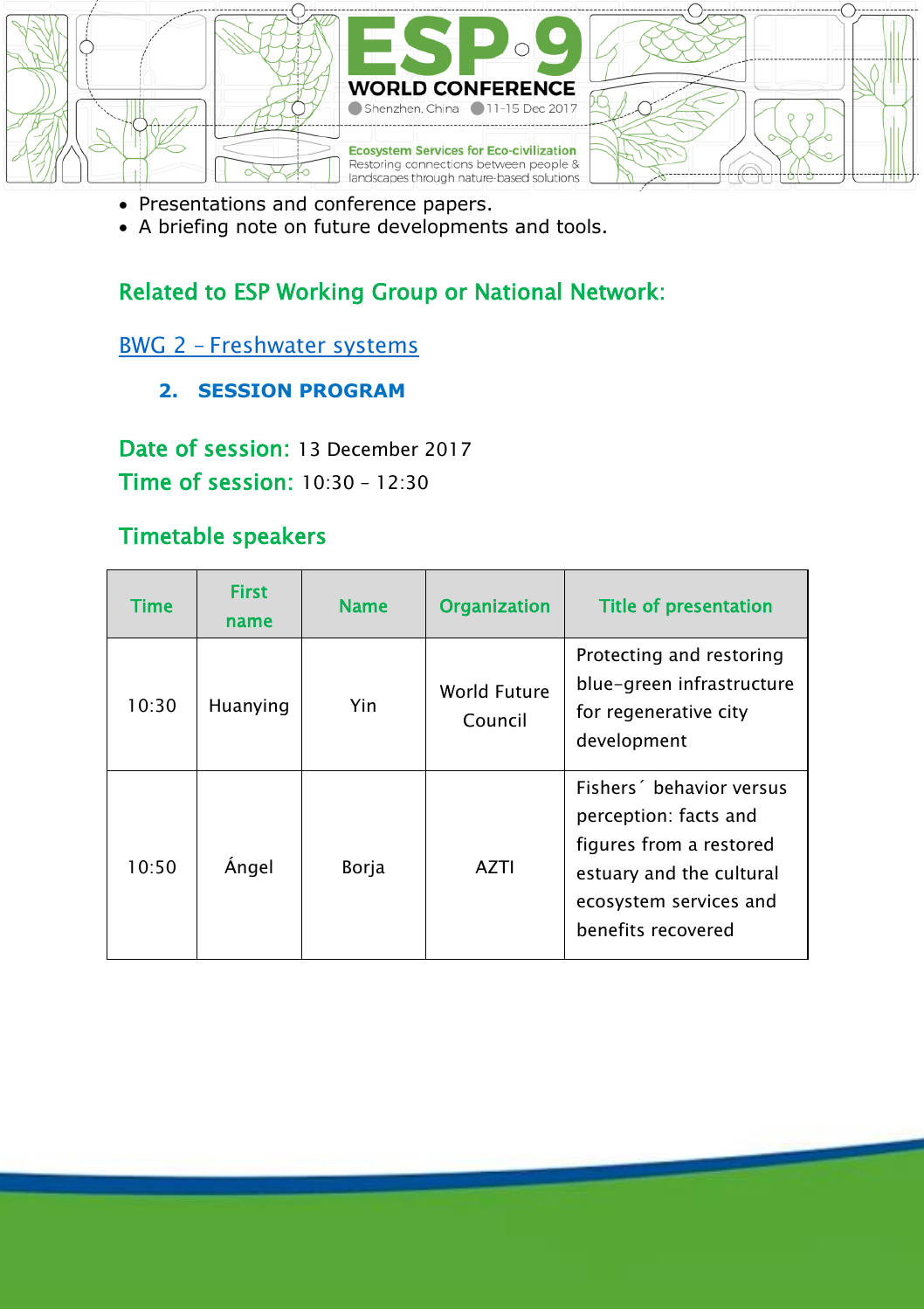



Ecosystem Services for Eco-civilization<br>Restoring connections between people &<br>landscapes through nature-based solutions

T



٦

| <b>Time</b> | <b>First</b><br>name | <b>Name</b>       | <b>Organization</b>                  | <b>Title of presentation</b>                                                                                                      |
|-------------|----------------------|-------------------|--------------------------------------|-----------------------------------------------------------------------------------------------------------------------------------|
| 11:08       | Jere                 | Nieminen          | University of<br>Tampere             | Functions and flexibility:<br>Ecological succession<br>and stakeholder<br>networks operating in<br>stormwater design              |
| 11:26       | Ari                  | <b>lokinen</b>    | University of<br>Tampere             | The potentiality of<br>nature-based solutions<br>seen through ambiguities                                                         |
| 11.44       | Suzanne              | van der<br>Meulen | Deltares &<br>Wagingen<br>University | An extensive<br>participatory monitoring<br>program in Amsterdam<br>where hundreds of<br>citizens assess surface<br>water quality |
| 11:50       | Karsten              | Grunewald         | <b>IOER</b>                          | Assessment of water-<br>related urban ecosystem<br>services - experiences<br>from the Sino-German<br>'Green Cities Study'         |
| 11:56       | Chong                | Jiang             | SUSTech                              | Public perceptions of<br>ecosystem services of<br>urban rivers in Shenzhen                                                        |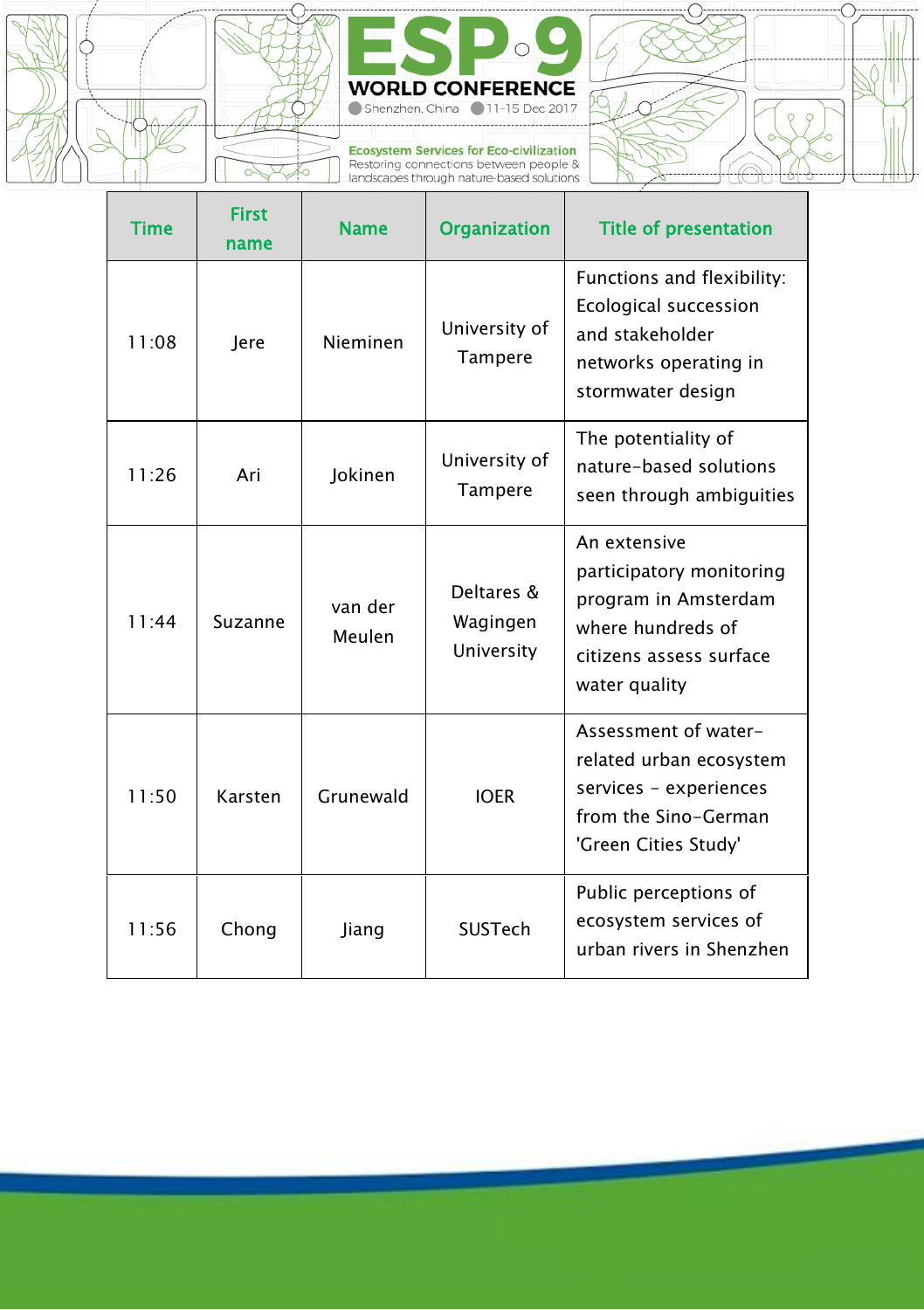

| Time  | <b>First</b><br>name | <b>Name</b>       | <b>Organization</b>                  | <b>Title of presentation</b>                                                                |
|-------|----------------------|-------------------|--------------------------------------|---------------------------------------------------------------------------------------------|
| 12:05 | Suzanne              | van der<br>Meulen | Deltares &<br>Wagingen<br>University | Facilitated discussion to<br>identify opportunities for<br>future developments and<br>tools |
| 12:30 | Close of session     |                   |                                      |                                                                                             |

#### **3. ABSTRACTS**

#### Type of submission: Abstract

B. Biome Working Group sessions: B2b Urban surface waters: ecosystem services, nature-based approaches and urban regeneration

# Fishers´ behavior versus perception: facts and figures from a restored estuary and the cultural ecosystem services and benefits recovered

Author(s): Angel Borja Affiliation(s): AZTI Other author(s): Sarai Pouso, María C. Uyarra Country: Spain Contact: aboria@azti.es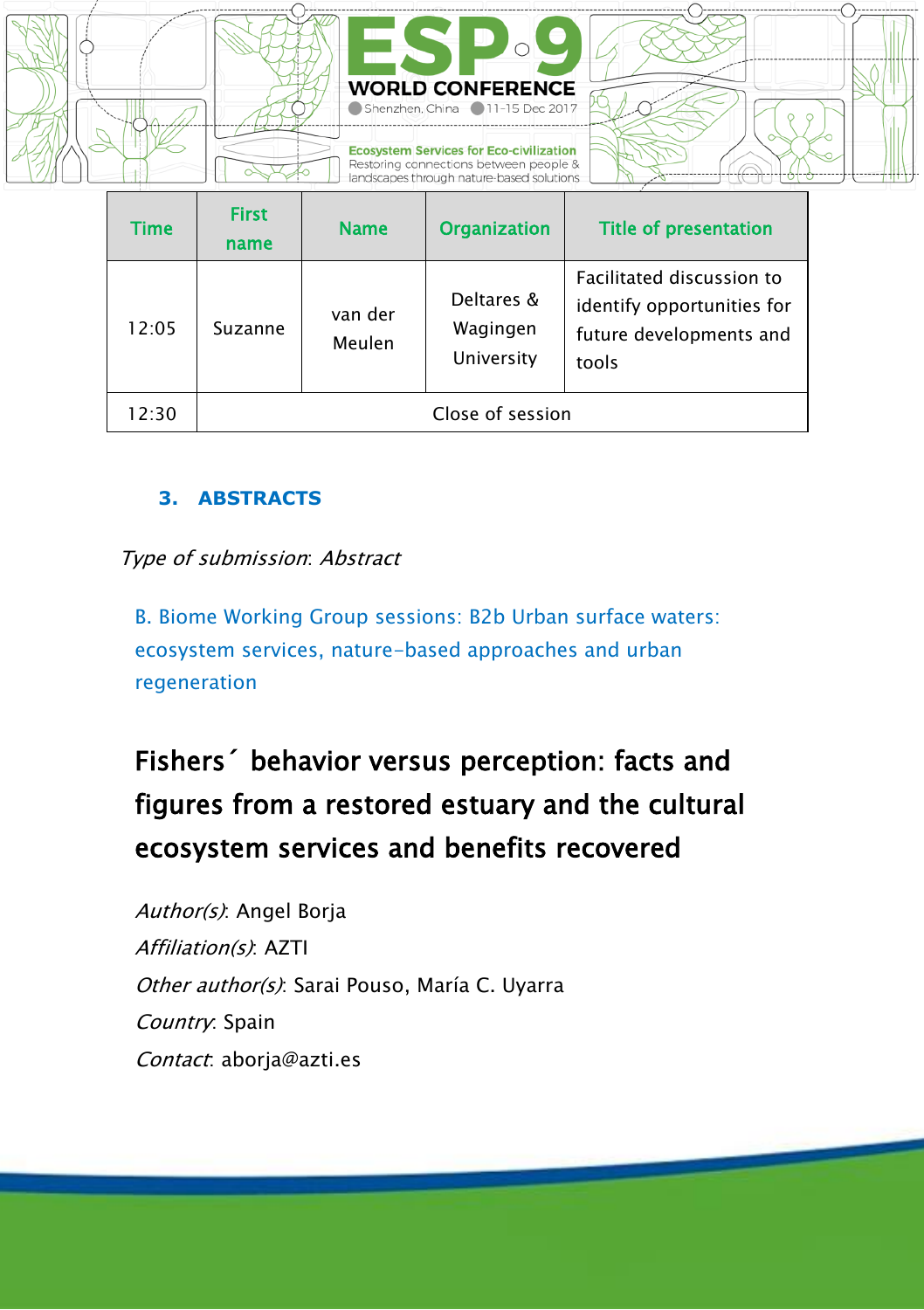

Well-functioning ecosystems hold higher values of biodiversity and provide a wider range of ecosystem services. In 25 years, Nerbioi estuary (North Spain) shifted from being one of the most polluted estuaries in Europe to a near-recovered status, mainly due to the Wastewater Treatment Plant that started in 1990. Biotic and abiotic parameters monitored in the last decades show a clear improvement, but it is still unclear if the delivery of cultural ecosystem services (i.e. recreational fishing) improved. A questionnaire was used to study fishers' behavior and perceptions, and compared with environmental data. Results show a positive correlation between ecological recovery and fishers' behaviour, as the fishing activity expanded to the inner part of the estuary in accordance with its ecological recovery. However, fishers´ perceptions were more negative than demonstrated recovery, especially with factors related with catches (e.g. fish abundance). Yet, fishers are generally satisfied with fishing and revealed their intention to continue fishing in the estuary. This study concludes that a better functioning environment has the potential to deliver more and better cultural ecosystem services consequently improving human well-being. However, getting recovered ecosystem services to the level of appreciation and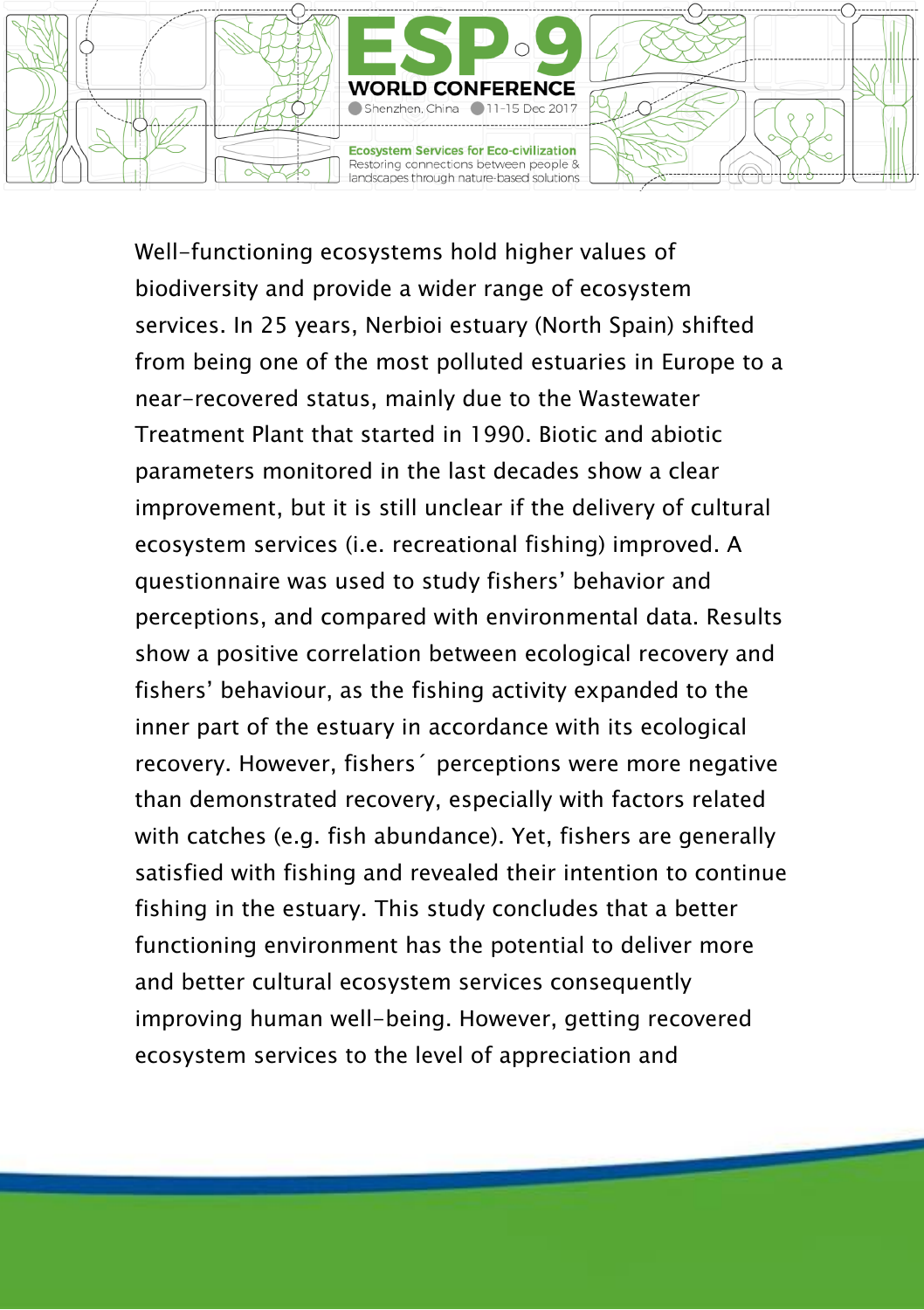

enjoyment requires further communication efforts and understanding of human complexity.

Keywords: recreational fishing, environmental restoration, long-term monitoring, social benefits, questionnaire surveys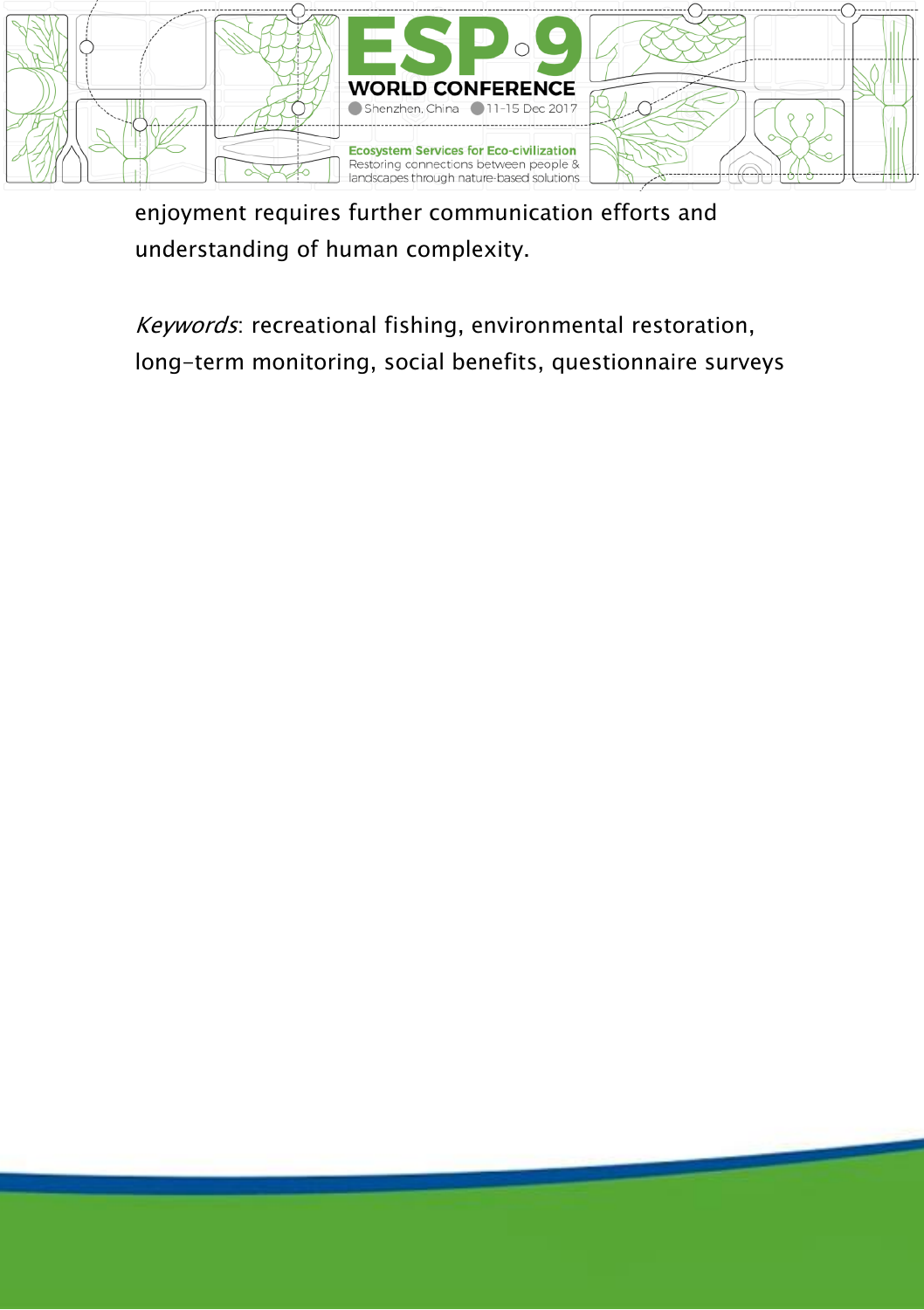

#### Type of submission: Invited Speaker

B. Biome Working Group sessions: B2b Urban surface waters: ecosystem services, nature-based approaches and urban regeneration

# Assessment of water - related urban ecosystem services - experiences from the Sino-German 'Green Cities Study'

Author(s): K. Grunewald Affiliation(s): Leibniz Institute of Ecological Urban and Regional Development Other author(s): J. Li. G. Xie. L. Kümper-Schlake Country: Germany Contact: k.grunewald@ioer.de

Green spaces provide manifold regulating services regarding urban water cycles. The possibility of natural evaporation and infiltration ensures water regulation and circulation. Due to the growing challenges of dealing with the impacts of climate change, both in terms of varying precipitation schemes and of increasing heavy precipitation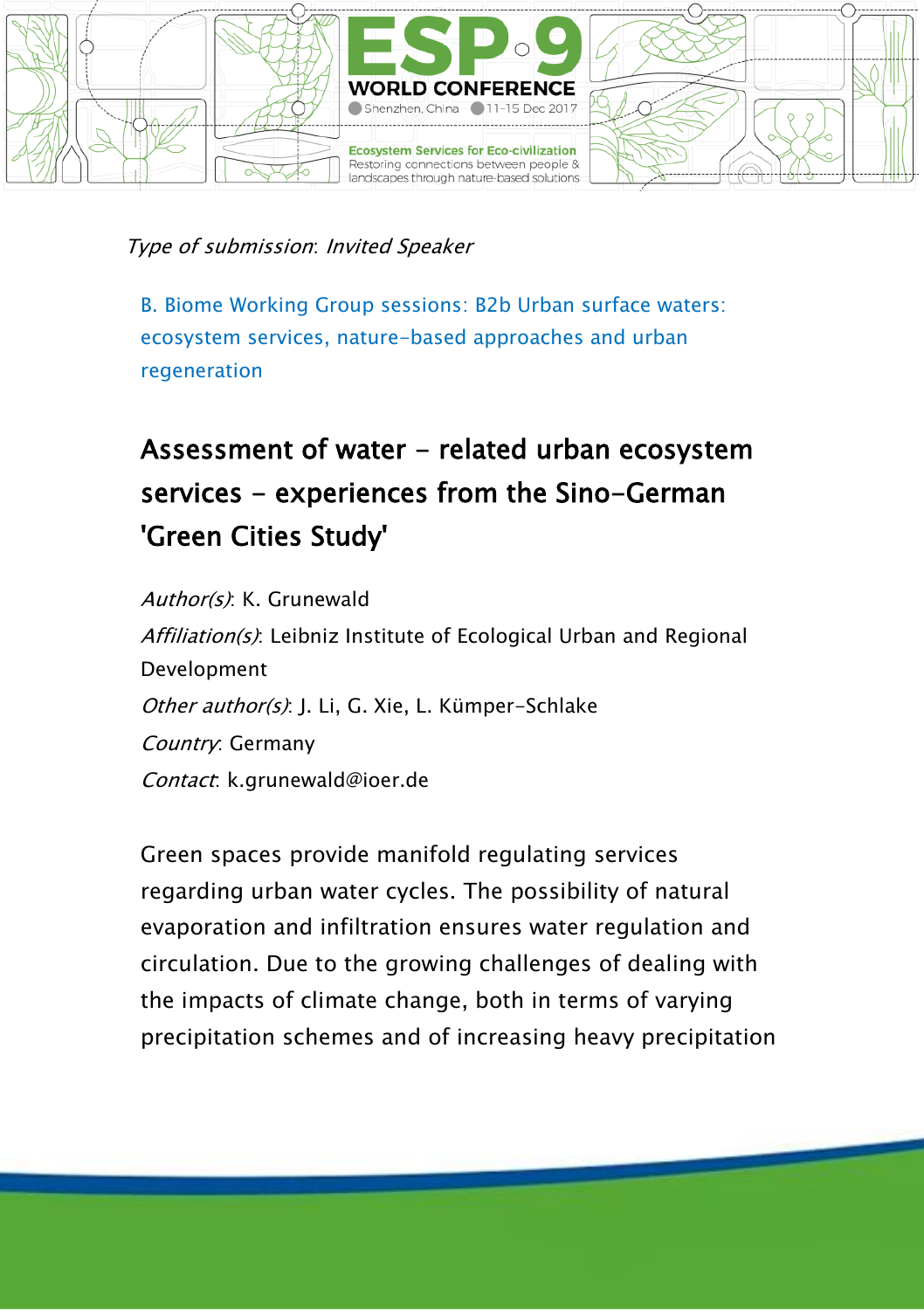

events, these regulating services are becoming even more relevant. That will be shown by examples from Chinese (e.g. Sponge City concept) and German cities.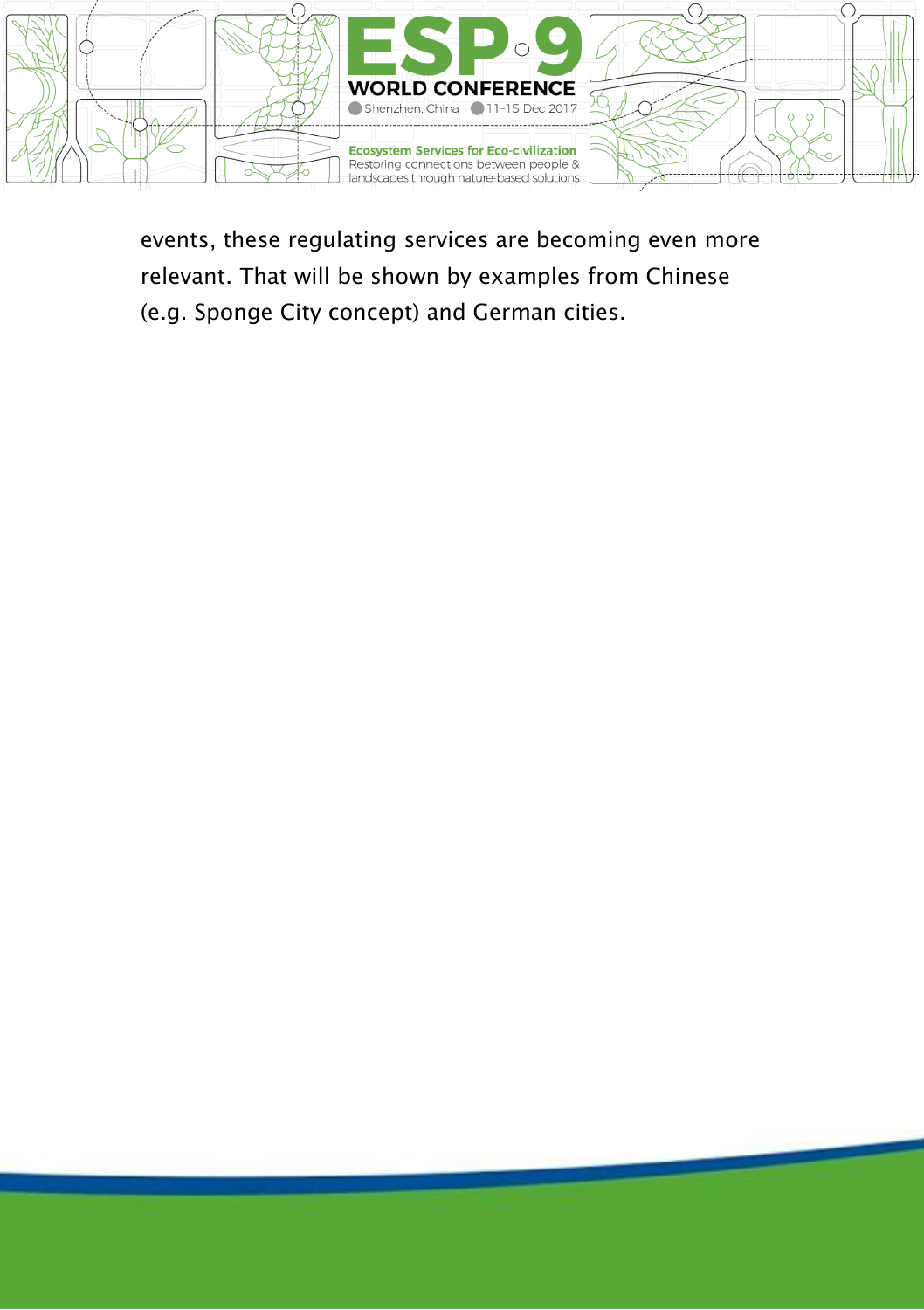

#### Type of submission: Abstract

B. Biome Working Group sessions: B2b Urban surface waters: ecosystem services, nature-based approaches and urban regeneration

## The potentiality of nature-based solutions seen through ambiguities

Author(s): Ari Jokinen Affiliation(s): University of Tampere, Finland Country: Finland Contact: ari.jokinen@uta.fi

Nature-based solutions, i.e. alternatives to grey or technology-based infrastructure dealing with sustainability challenges, is a new concept. Recent research has found that it suffers from ambiguities that hinder its development, implementation and up-scaling. This paper sees ambiguities as an asset, as they reveal the concept's potential for transformative change in urban sustainability. Using stormwater systems as an example, we analyze the concept's ambiguities in relation to governance,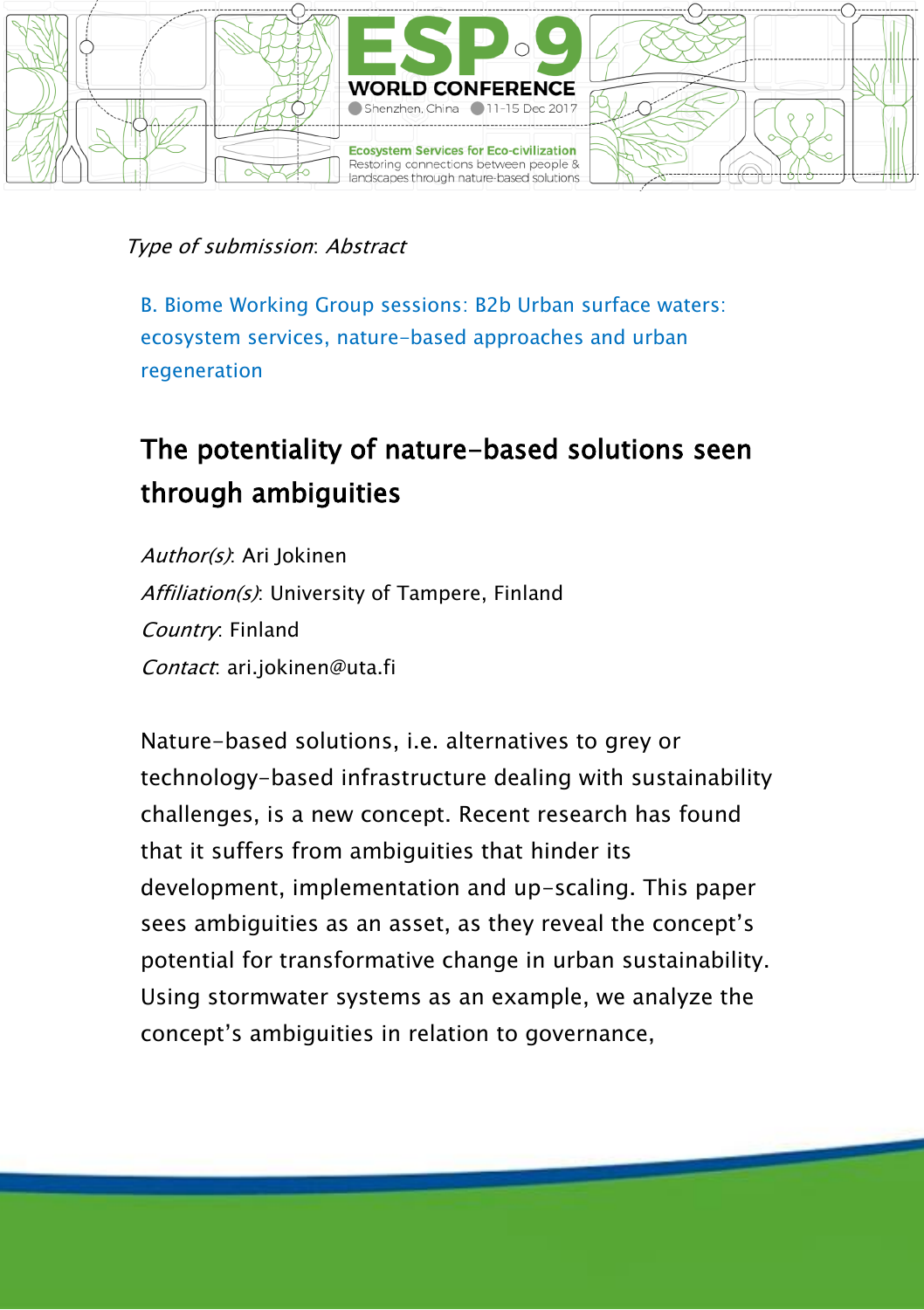

stakeholder contributions and urban development. We use interdisciplinary and practice-oriented research approach based on serial case studies within the Tampere urban area, Finland. The development and operation of stakeholder networks, business actors included, was followed in each case.

Cities typically adopt global policy models in their policymaking strategies for urban sustainability. In this process, the compact city agenda or other policy models are locally interpreted and combined with the city's profit-making aims, resulting in a local 'sustainability fix'. This development tends to lead to weak sustainability in which green issues have only supportive roles. Nature-based solutions seem variants of this development; however, they shift the perspective. They focus on specific environmental challenges, frame problems differently, and gather stakeholder networks accordingly. More importantly, they change the nature of ambiguities. This can be analyzed in more detail by focusing on the navigation between problem space and solution space, which we regard as the principle how nature-based solutions work.

We find that the following focus areas within nature-based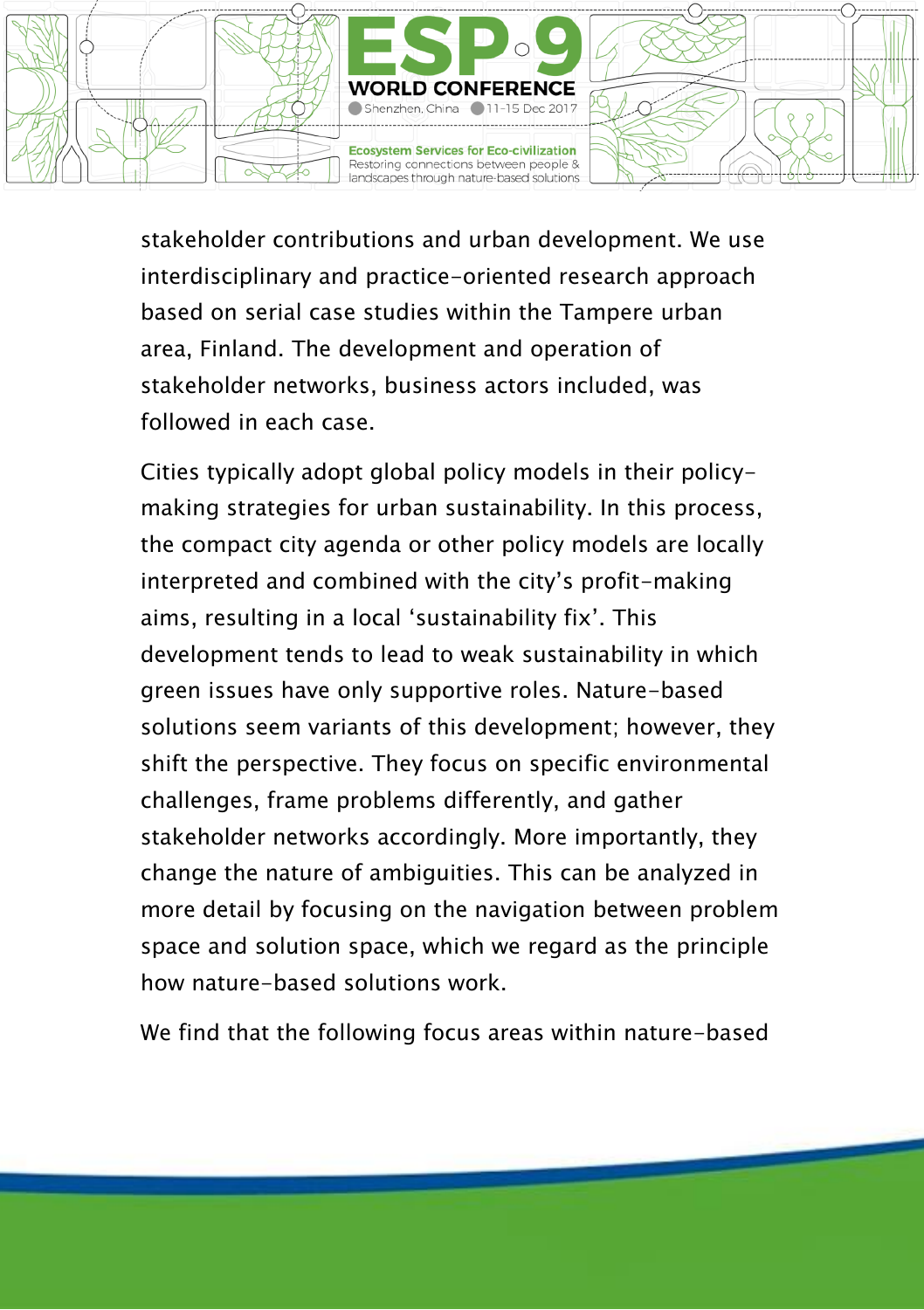

solutions are particularly important from the perspective of transformative change: (1) forms of organization of urban biodiversity and ecosystem services as socioenvironmental trajectories, (2) multi-stakeholder networks and value co-creation, and (3) how the process associates with wider urban problems in experimental designs.

Keywords: ambiguity, sustainability transformation, nature-based solutions, multi-stakeholder networks, value co-creation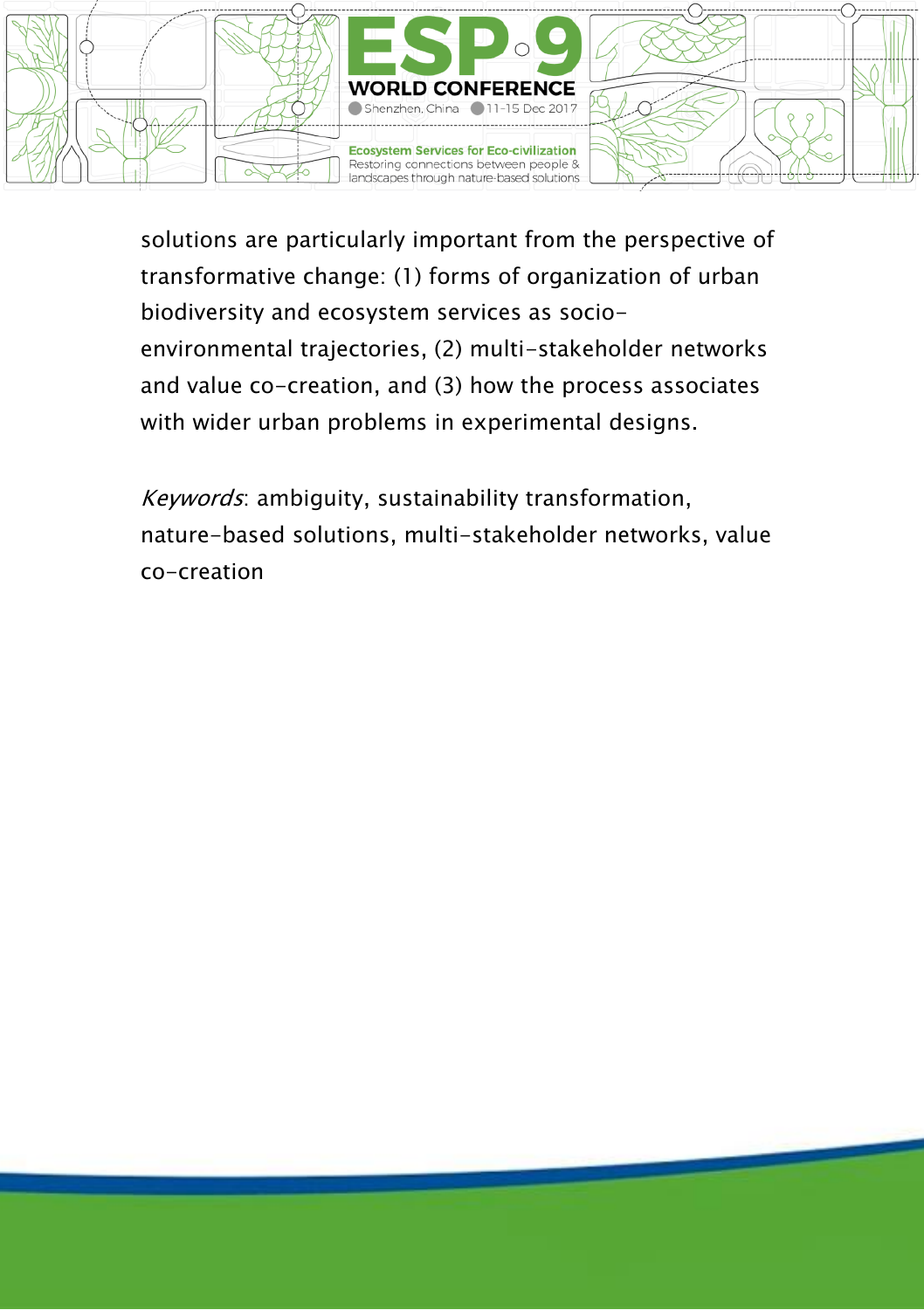

#### Type of submission: Invited Speaker

B. Biome Working Group sessions: B2b Urban surface waters: ecosystem services, nature-based approaches and urban regeneration

## Public perceptions of ecosystem services of urban rivers in Shenzhen, China

Author(s): Chong Jiang Affiliation(s): Southern University of Science and Technology of China Other author(s): Junguo Liu, David Lerner Country: China Contact: [jiangchong1987@gmail.com](mailto:jiangchong1987@gmail.com)

The world is rapidly urbanizing, with both positive and negative consequences. One major challenge is how to secure the long-term quality of life for urban residents. Many studies on quality of life are based on 'material' ecosystem services (i.e., provisioning and regulating services), with less attention paid to the non-material benefits gained from nature (e.g., green and blue spaces),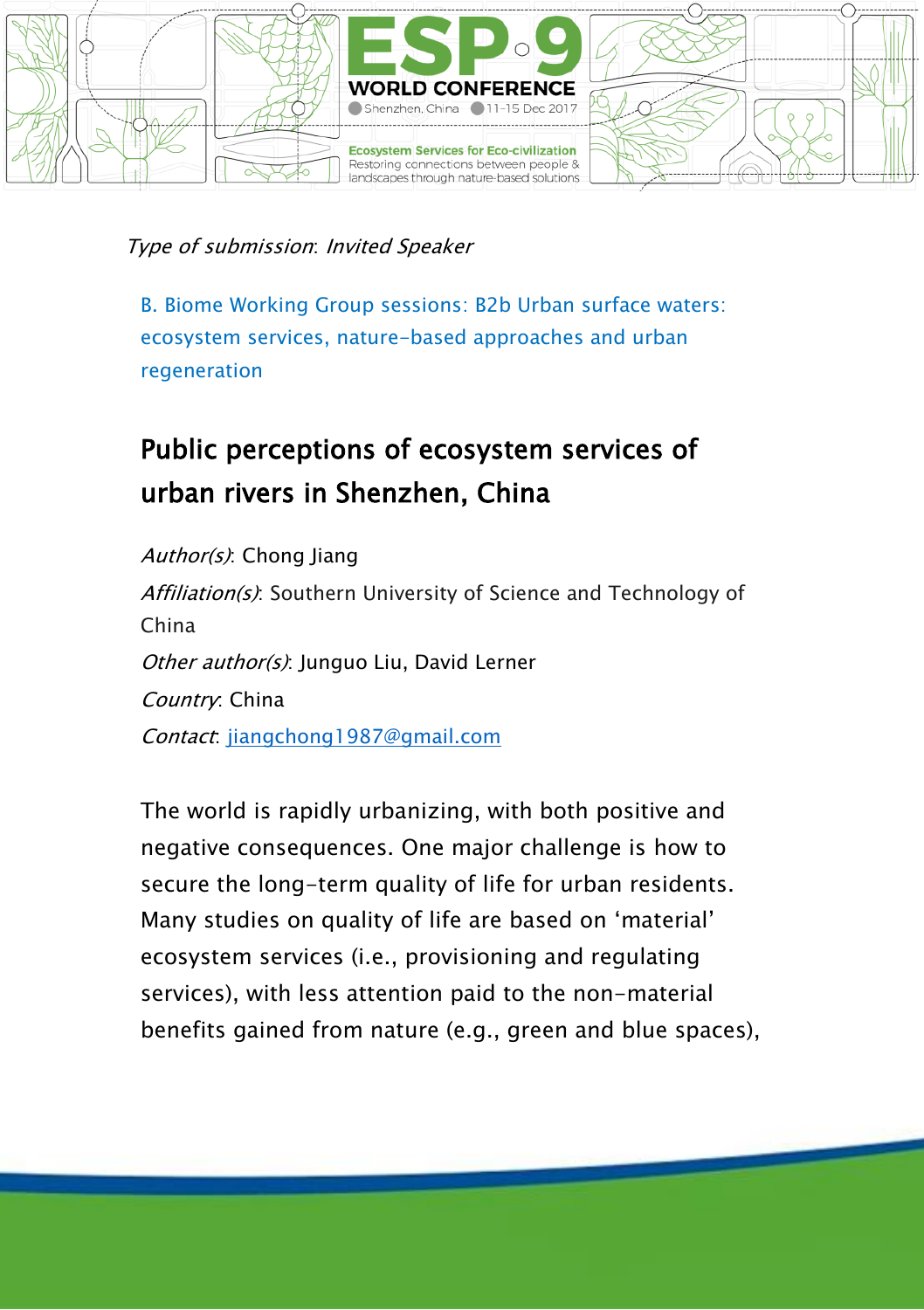

which have been called cultural ecosystem services. These non-material services are shaped by intimate human– nature interactions and are often very important to urban residents. Understanding perceptions and awareness of cultural services provided by urban blue space (i.e., water and wetlands) and green space (i.e., urban forest and grassland) are therefore important to support planning, creation, and protection of these spaces. We assessed the cultural services provided by urban green and blue space in seven sites in Shenzhen, China, which has experienced rapid urbanization in the past three decades. By combining ecosystem services valuation with surveys (284 questionnaires in total), we gained insights into residents' perceptions of cultural services. The results showed that all the respondents linked cultural services from local sites to their individual well-being.

Approximately 60% of respondents visited the city's urban green and blue areas at least 1 to 2 times per week, evenly distributed between green and blue areas (i.e., 28% for forest, 23% for grassland, 23% for river and lake, and 26% for wetland). Surprisingly, the travelling cost, including ticket, fuel, and other expenses, varied a lot between different parks. The travelling cost to the Huaqiaocheng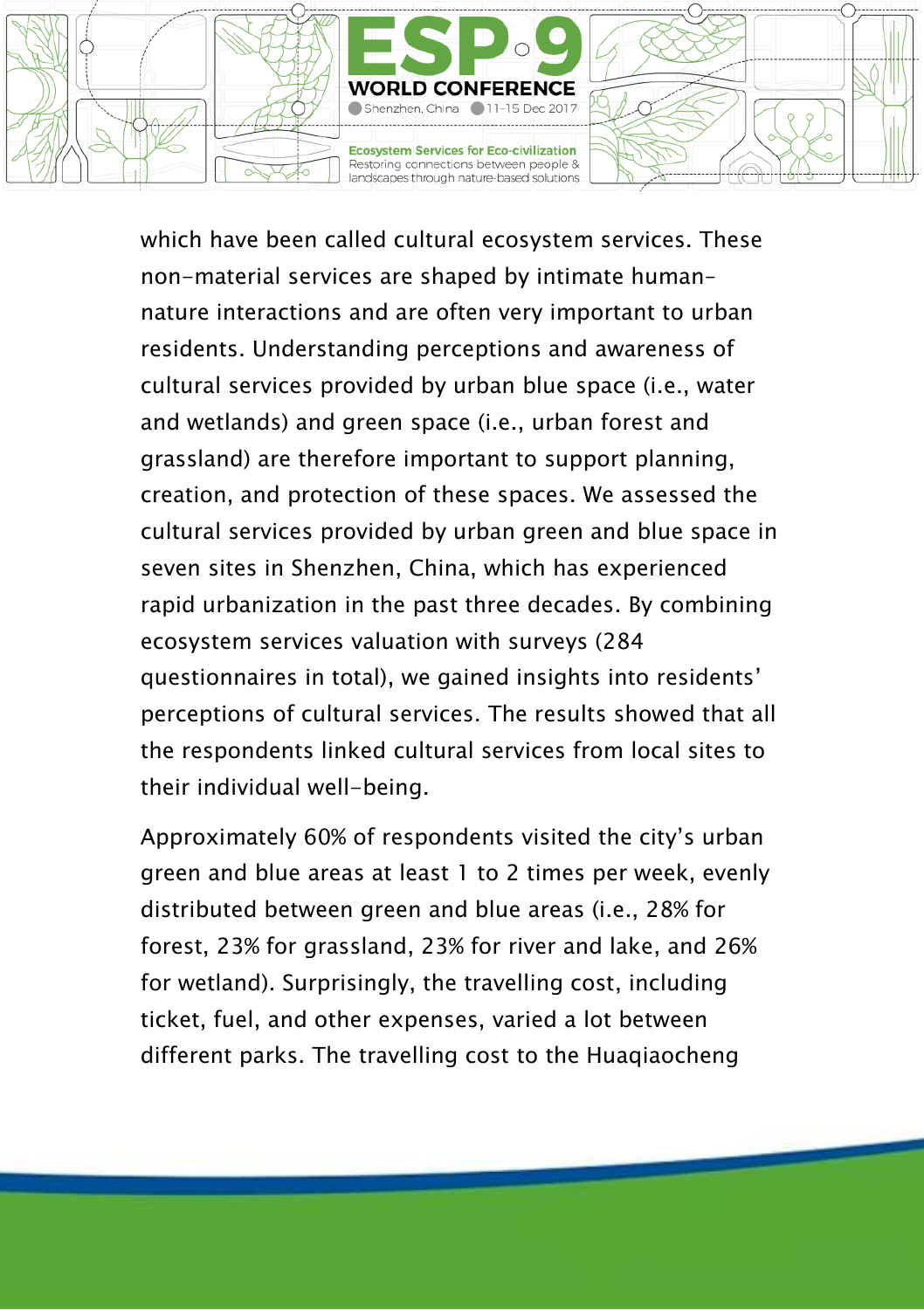

Wetland Park (35.0 RMB per time) was over six times higher than that to the Donghu Wetland Park (5.5 RMB per time), but the former provided more recreational activities. More than 95% of the respondents were willing to pay for the maintenance of urban blue and green areas (an average of almost 80 RMB/year). The contributions of cultural services are likely to increase because the residents value natural ecosystems more in urban areas due to their rarity. We conclude that the management and protection of cultural landscapes should incorporate the different perceptions of local residents. The assessment of ecosystem cultural services should be pushed ahead as indispensable elements in the agendas of biodiversity conservation and cultural heritage preservation.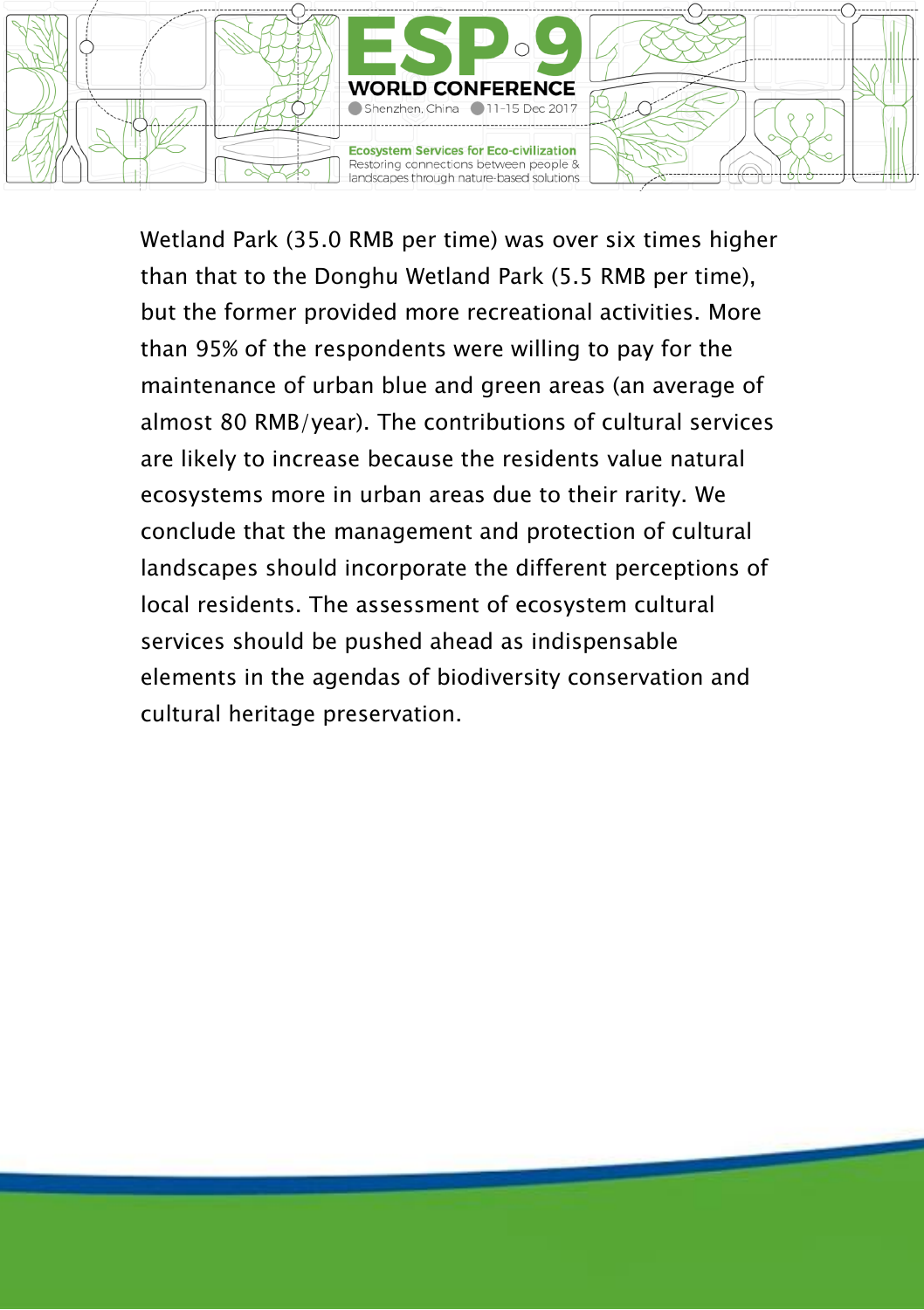

#### Type of submission: Invited Speaker

B. Biome Working Group sessions: B2b Urban surface waters: ecosystem services, nature-based approaches and urban regeneration

# An extensive participatory monitoring program in Amsterdam where hundreds of citizens assess surface water quality and potential for use

Author(s): Suzanne van der Meulen Affiliation(s): Deltares and Wageningen University Other author(s): Bas van der Zaan, Gerben Mol, Stijn Brouwer Country: Netherlands Contact: suzanne.vandermeulen@deltares.nl

Water Authorities can make use of citizen science to collect data and to raise awareness on water quality. The Clean Water Experiment is a successful example of water quality monitoring of by citizens. During the summer of 2017, a few hundred citizens of Amsterdam, the Netherlands, assessed the canals, lakes, rivers and ditches in the entire city. They assessed water quality parameters like turbidity,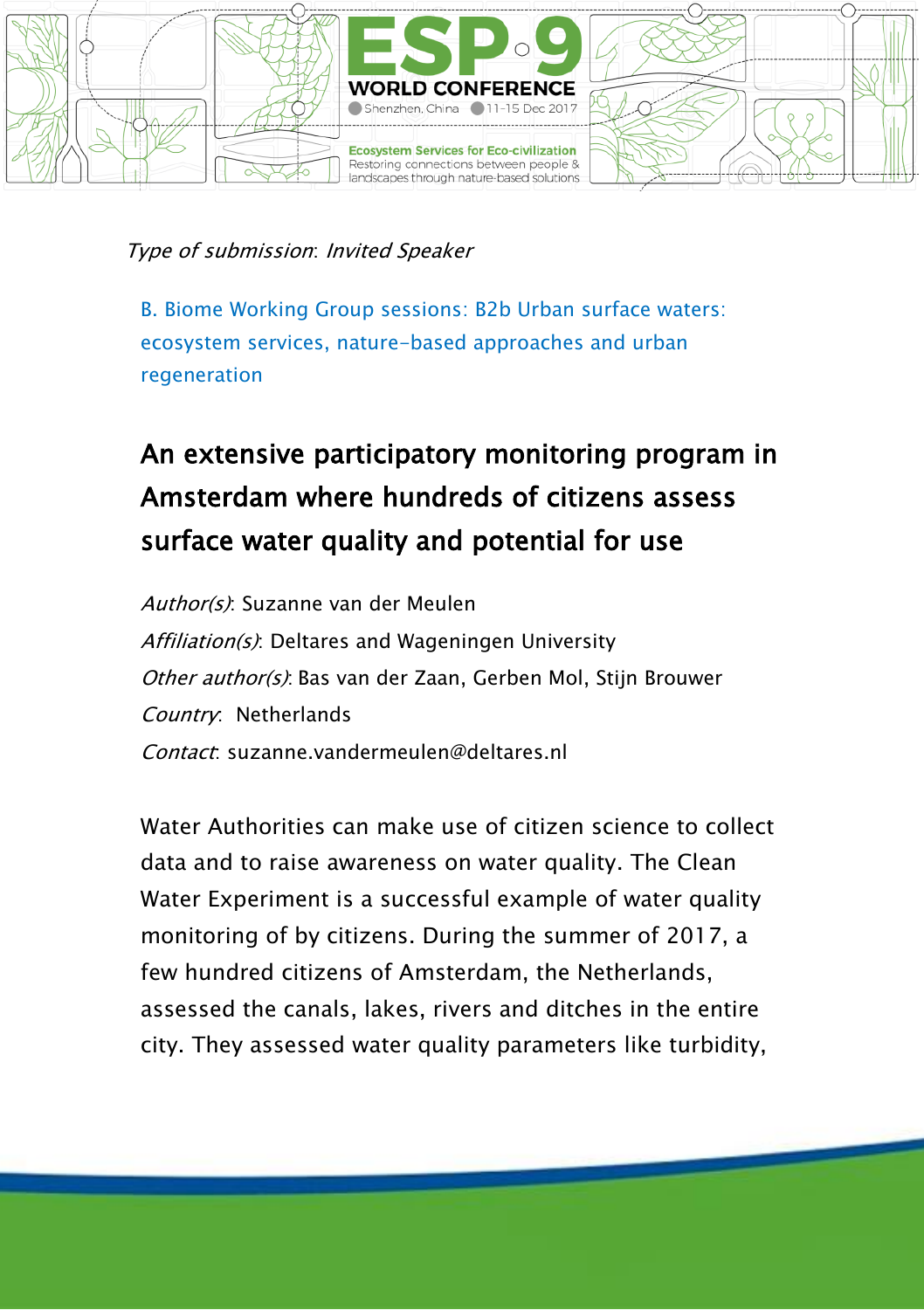

temperature and E.coli, and they were asked to qualitatively judge water quality by indicating which services can be used, such as swimming, irrigation etc.

Through The Clean Water Experiment, citizens learned more about the quality of water in their surroundings. This may make it easier for them to make well informed decisions about how to use it, and some participants have already changed their behaviour with respect to the use of surface water. Another result of The Clean Water Experiment is that water managers and researchers now have a larger spatial and temporal coverage of water quality data in addition to monitoring data by authorities. This improves the insight in water quality in the city.

In this short presentation, we will show the main results of the project and discuss the issues to consider when starting a citizen monitoring campaign in general and how we dealt with these issues in Amsterdam.

The Clean Water Experiment is an initiative of: Deltares, Pavèl van Houten, Wageningen University & Research, Waternet, Waterschap Amstel Gooi en Vecht, KWR, Amsterdam Institute for Advanced Metropolitan Solutions (AMS).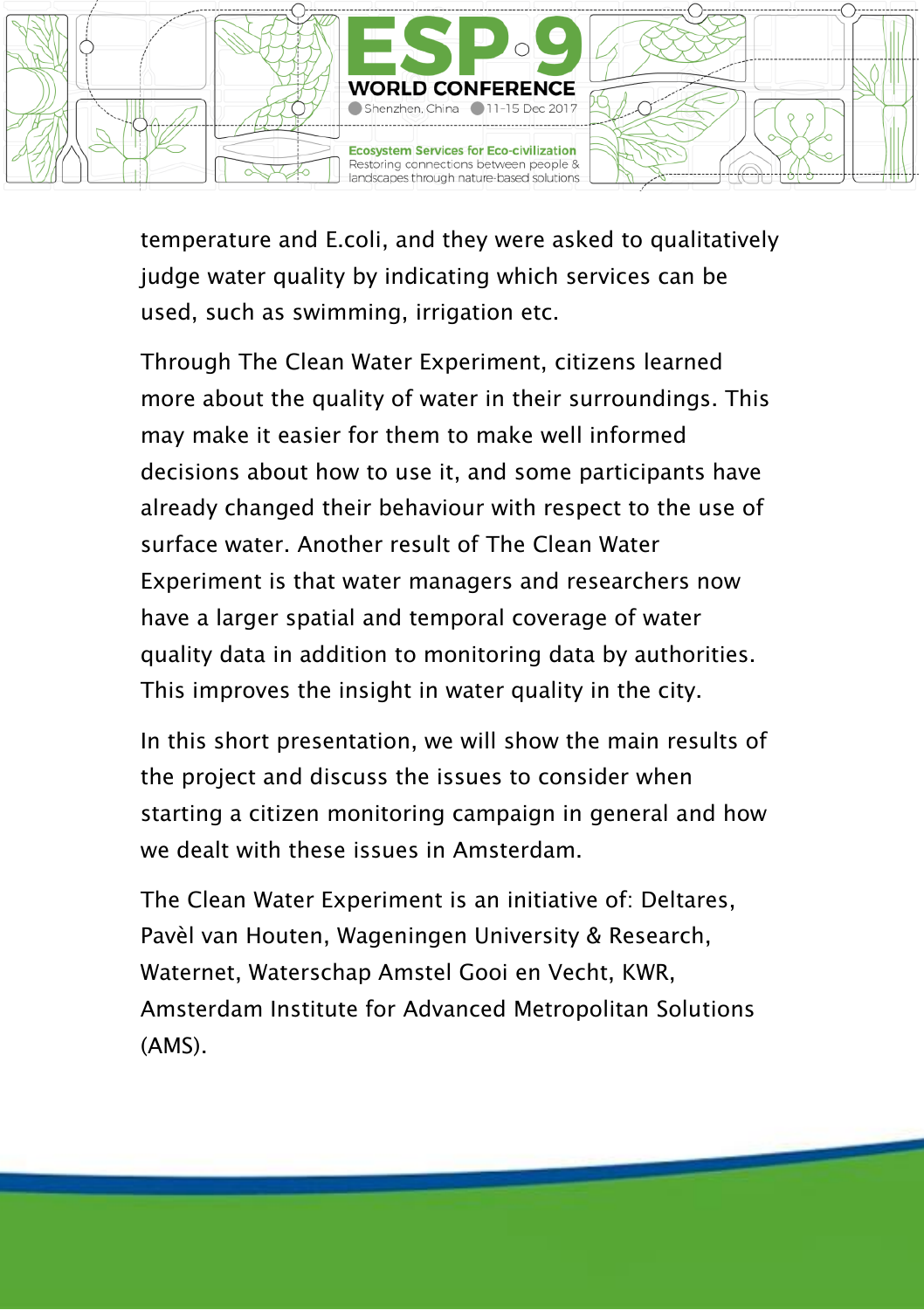

Type of submission: Abstract

B. Biome Working Group sessions: B2b Urban surface waters: ecosystem services, nature-based approaches and urban regeneration

# Functions and flexibility: ecological succession and stakeholder networks operating in stormwater design

Author(s): Jere Nieminen Affiliation(s): University of Tampere Other author(s): Ari Jokinen, Johanna Kujala, Anna Heikkinen, Hannele Mäkelä Country: Finland Contact: jere.nieminen@uta.fi

Urban ecosystem design provides an important entry point for practices seeking increased resilience and transitions toward urban sustainability. Active management of ecological succession is one of the challenges in design. Both biodiversity and a diversity of human activities are needed to increase the urban ecosystem services. However,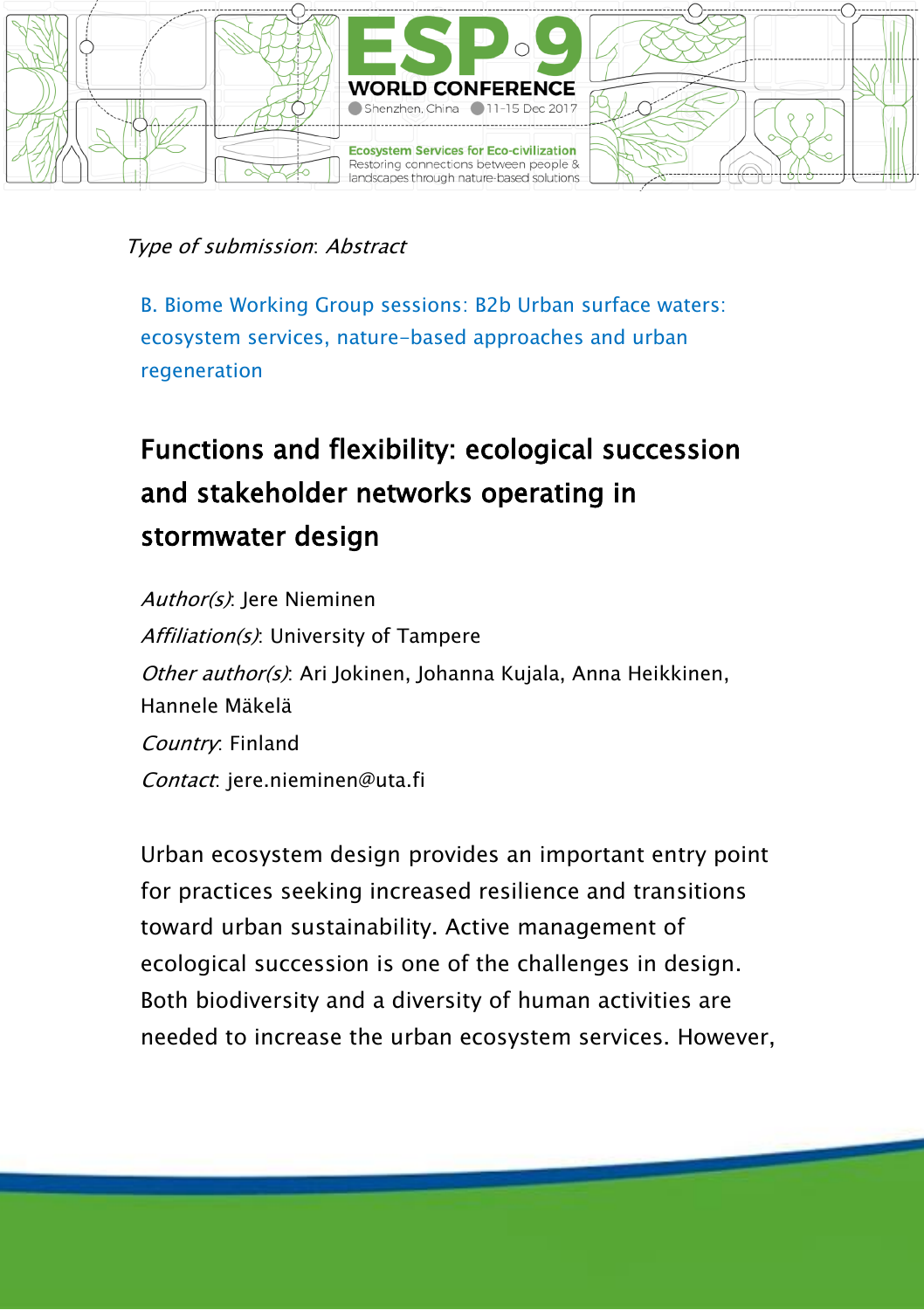

it is not well understood what kind of roles different actors are able to take in this process.

The purpose of this paper is to examine how stakeholders operate in the creation of stormwater systems in urban areas. The stormwater system planning projects aim to increase climate resilience and flood protection, but they also generate novel urban ecosystems and ecosystem services. Our task is to analyze how (1) the ecological succession takes shape in the institutional arrangements of stormwater system processes; (2) the stakeholders operate through networks; and (3) the stakeholders deal with uncertainties, the emerging possibilities, and the feedbacks arising in the ecological succession. We use three empirical cases of stormwater management areas in the largest cities in Finland; Helsinki, Vantaa and Tampere. We focus on practices and use observation method and interviews with the companies' landscape planners and city officials.

Our preliminary findings show that the shifting relations between functions and flexibility are crucial in the creation of stormwater system processes. Functions refer to the primary goal of creating more space for flooding water in the urban landscape. Functions are based on quantified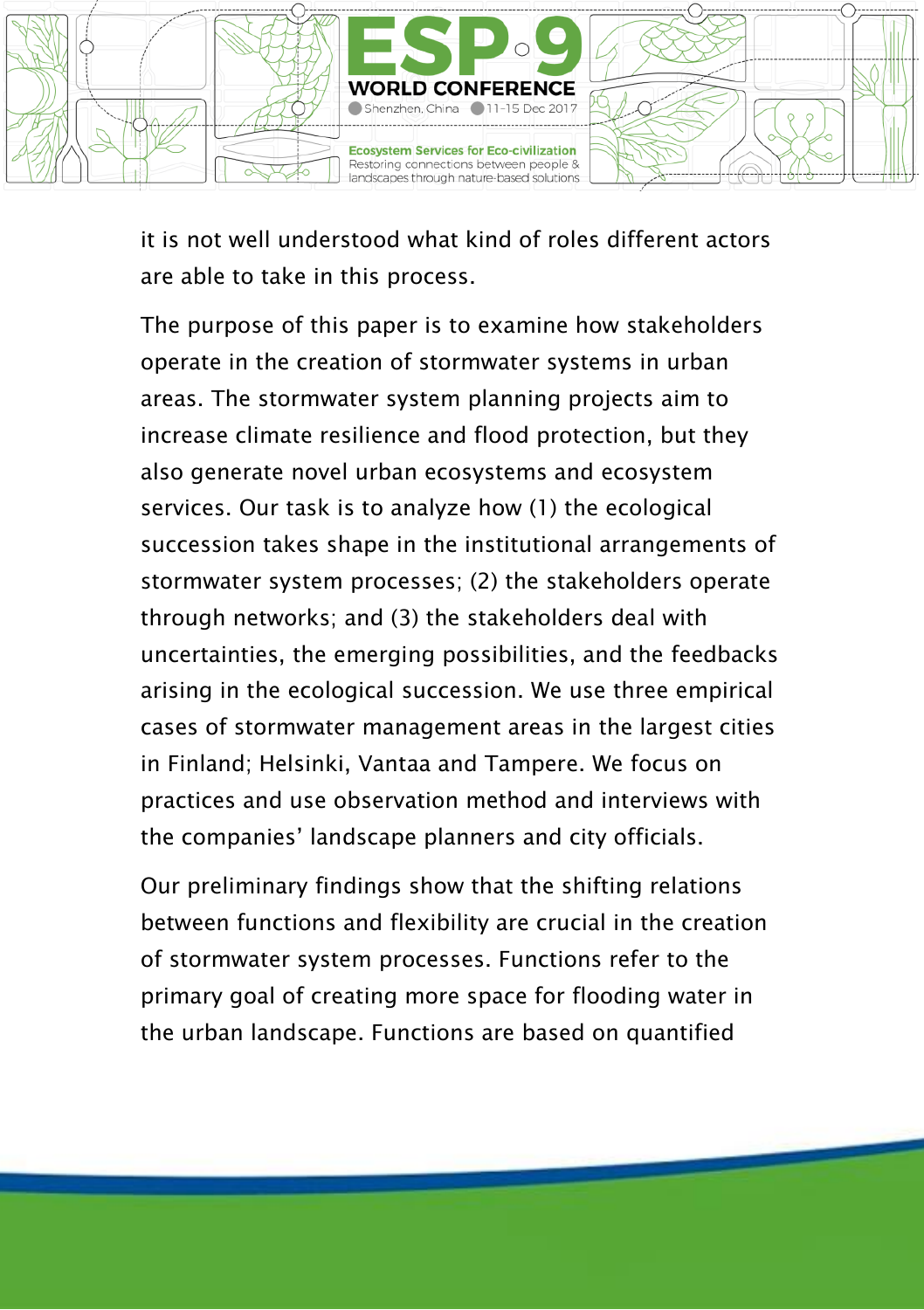

calculations and are attached to technical solutions of water purification, filtration and absorption. Flexibility refers to combinatorial dynamics through which the multiplicity of ecosystem services can be generated. We conclude that the reciprocal interaction between functions and flexibility can be used as an analytical lens to recognize different stakeholder-ecosystem relationships that increase the resilience of ecosystems, diversity of human activities and are potentially useful in urban sustainability transitions.

Keywords: ecological succession, stakeholder engagement, stormwater management, urban nature, ecosystem services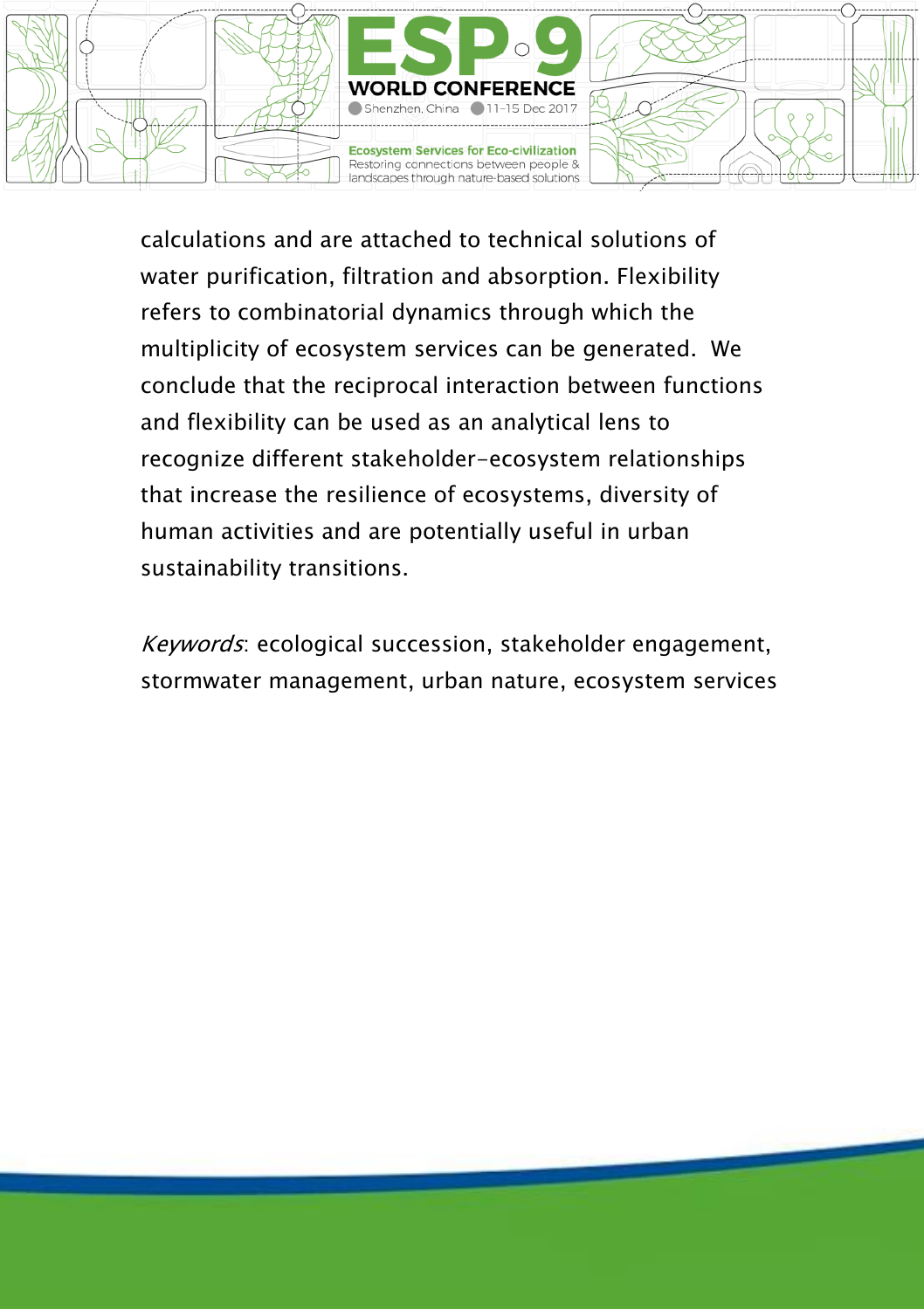

Type of submission: Abstract

B. Biome Working Group sessions: B2b Urban surface waters: ecosystem services, nature-based approaches and urban regeneration

# Protecting and restoring blue-green infrastructure for regenerative city development

Author(s): Huanving Yin Affiliation(s): World Future Council Other author(s): Ying Zhou Country: China Contact: zoe\_chou1688@126.com

Wetlands area key ecosystem type, and with it they form a significant part of the natural ecological space. Urban wetland locates at urban and peri-urban areas. Urban wetland in China consists almost 10% of total domestic wetland area. And it has the special position of symbiosis with human settlements, providing them with unique ecosystem services. Urban wetlands offer huge economic and ecological values in terms of